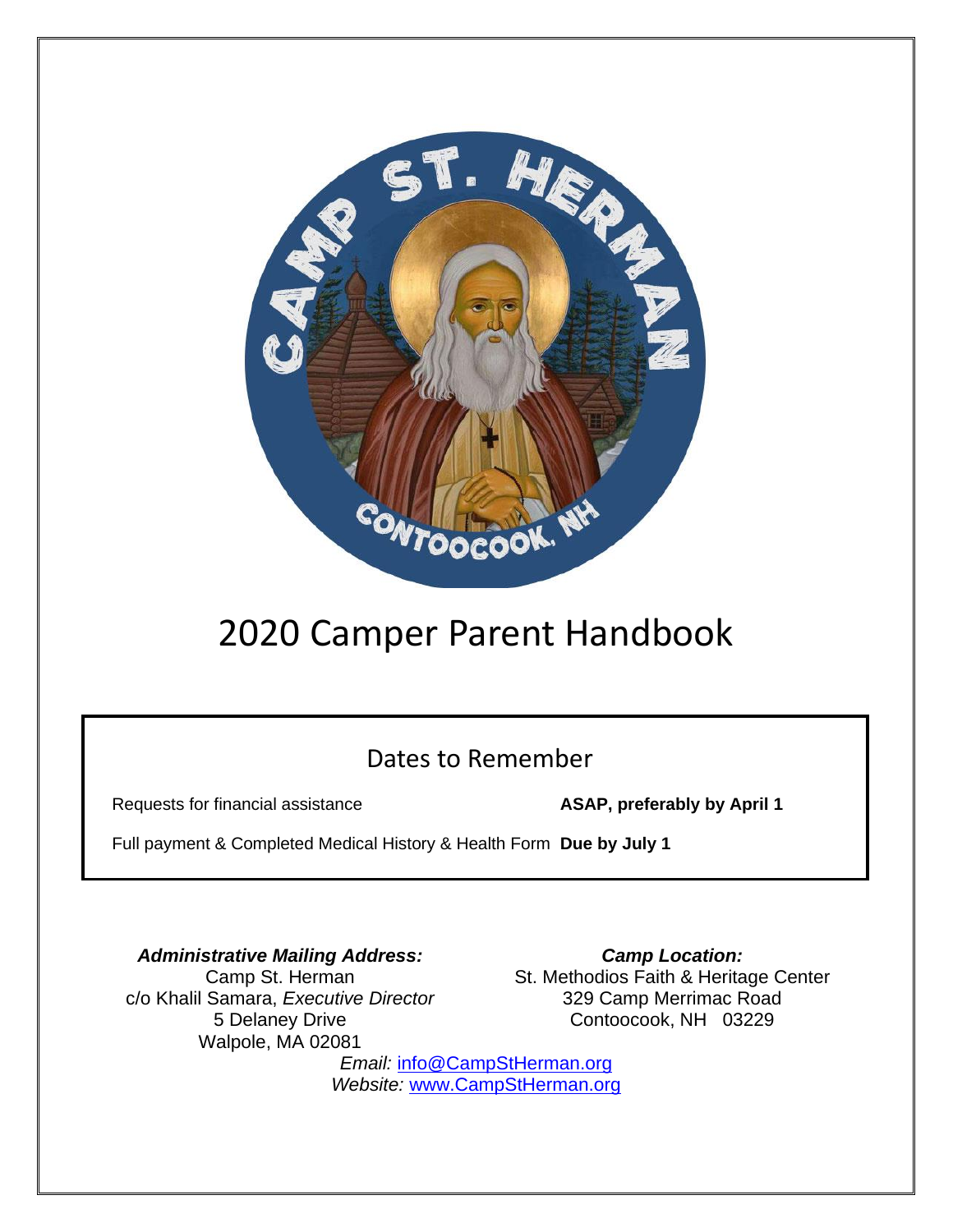# TABLE OF CONTENTS

| <b>Preparing Your Camper for Camp Life</b>           |  |
|------------------------------------------------------|--|
|                                                      |  |
|                                                      |  |
|                                                      |  |
|                                                      |  |
|                                                      |  |
|                                                      |  |
|                                                      |  |
|                                                      |  |
| <b>Arrangements Parents Need to Make Before Camp</b> |  |
|                                                      |  |
|                                                      |  |
|                                                      |  |
|                                                      |  |
|                                                      |  |
|                                                      |  |
|                                                      |  |
|                                                      |  |
|                                                      |  |
| <b>Packing for Camp</b>                              |  |
|                                                      |  |
|                                                      |  |
|                                                      |  |
|                                                      |  |
|                                                      |  |
|                                                      |  |
| <b>During the Camping Session</b>                    |  |
|                                                      |  |
|                                                      |  |
|                                                      |  |
|                                                      |  |
| <b>Getting Your Camper to and from Camp</b>          |  |
|                                                      |  |
|                                                      |  |
|                                                      |  |
|                                                      |  |
|                                                      |  |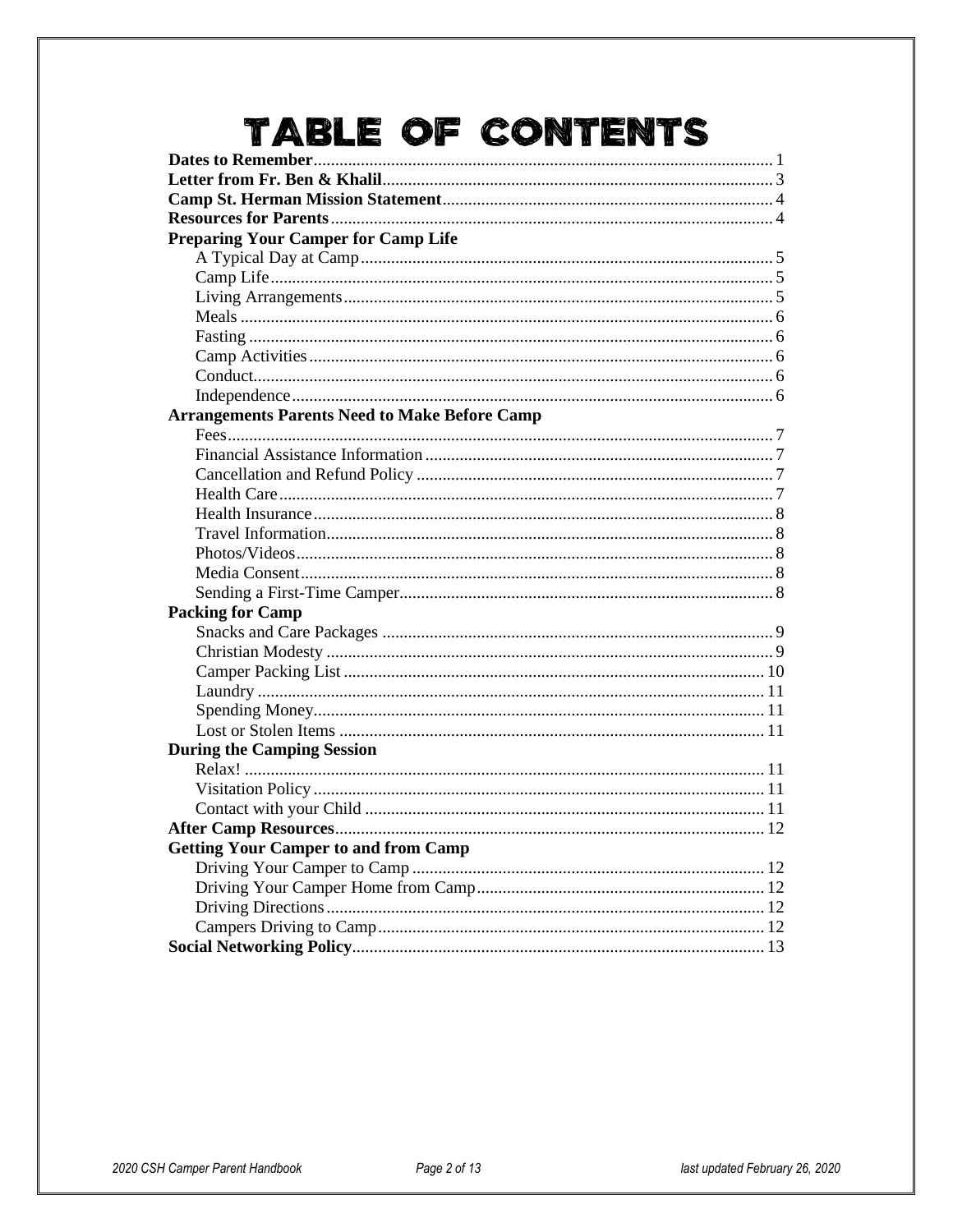

Dear Parent or Guardian,

Christ is in our midst!

We are very excited that you have registered your child (or children) for the inaugural session of Camp St. Herman. Camp is a valuable experience in the growth and development of a young person. More importantly, at Camp St. Herman, our program is centered around the Orthodox Christian faith, and we offer an environment for young people to experience their faith throughout the day: at meals, in the cabins, on the soccer field and in all we do at camp.

Your child's safety is our priority at Camp St. Herman in all aspects: physical, emotional and spiritual. We are thankful that you have entrusted us with the care of your children for the week. The following pages contain information vital to your ability to properly prepare your child and your family for camp this summer at Camp St. Herman. **Please read each section carefully** so that you can properly prepare your camper for their camp experience, and we can be properly prepared to receive and care for them.

We look forward to seeing your child at camp this summer in New Hampshire!

Your servants in Christ,

Fr. Ben

Rev. Fr. Benjamin Kjendal Khalil Samara Camp Director Executive Director

Khalil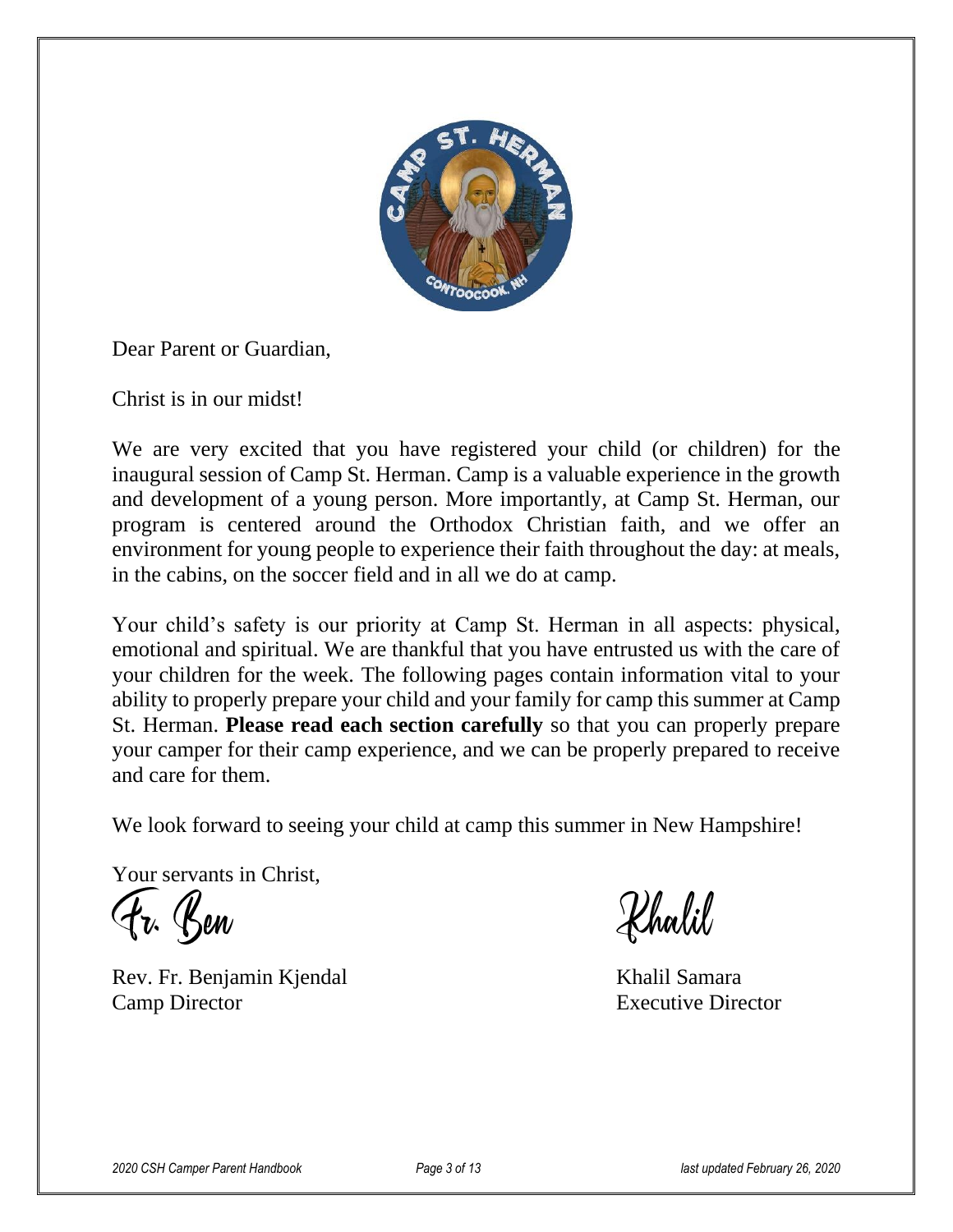### **Camp St. Herman Mission Statement**

Camp St. Herman transforms the lives of young people & families and nurtures their faith in Jesus Christ through Orthodox Christian community living, worship, education, fellowship, and love.

### **Resources for Parents**

We believe that it is important for our camper parents to be informed and to have confidence in our staff and programs. Safety is always a priority for our ministry. We do this by hiring some of the finest young men and women to serve on our staff; through extensive training and education; having a team of professionals from a variety of disciplines to support our ministry; by having at least one full-time Registered Nurse to run our Health Center; and by providing resources for our parents among other things.

This first year, we will voluntarily follow many of the guidelines set forth by the American Camp Association (ACA), and will apply to receive accreditation for summer 2021. Accreditation by the American Camp Association signifies the highest standards for safety and programming in the camping industry.

We encourage you to visit the American Camp Association's website [\(www.acacamps.org\)](http://www.acacamps.org/) for more information about accreditation and the ACA in general. They also have a whole section dedicated to resources for parents and families at<https://www.acacamps.org/campers-families>

In addition to this Camper Parent Handbook, we have a resource page for parents on our website:

<https://www.campstherman.org/parents.html>

We also have **After-Camp Resources** available for Campers, Parents, Clergy/Parish Youth Workers, as well as a summary of our Morning Program Christian Education curriculum on our website. These resources exist to help process the experience of camp. Please visit:<https://www.campstherman.org/after-camp.html>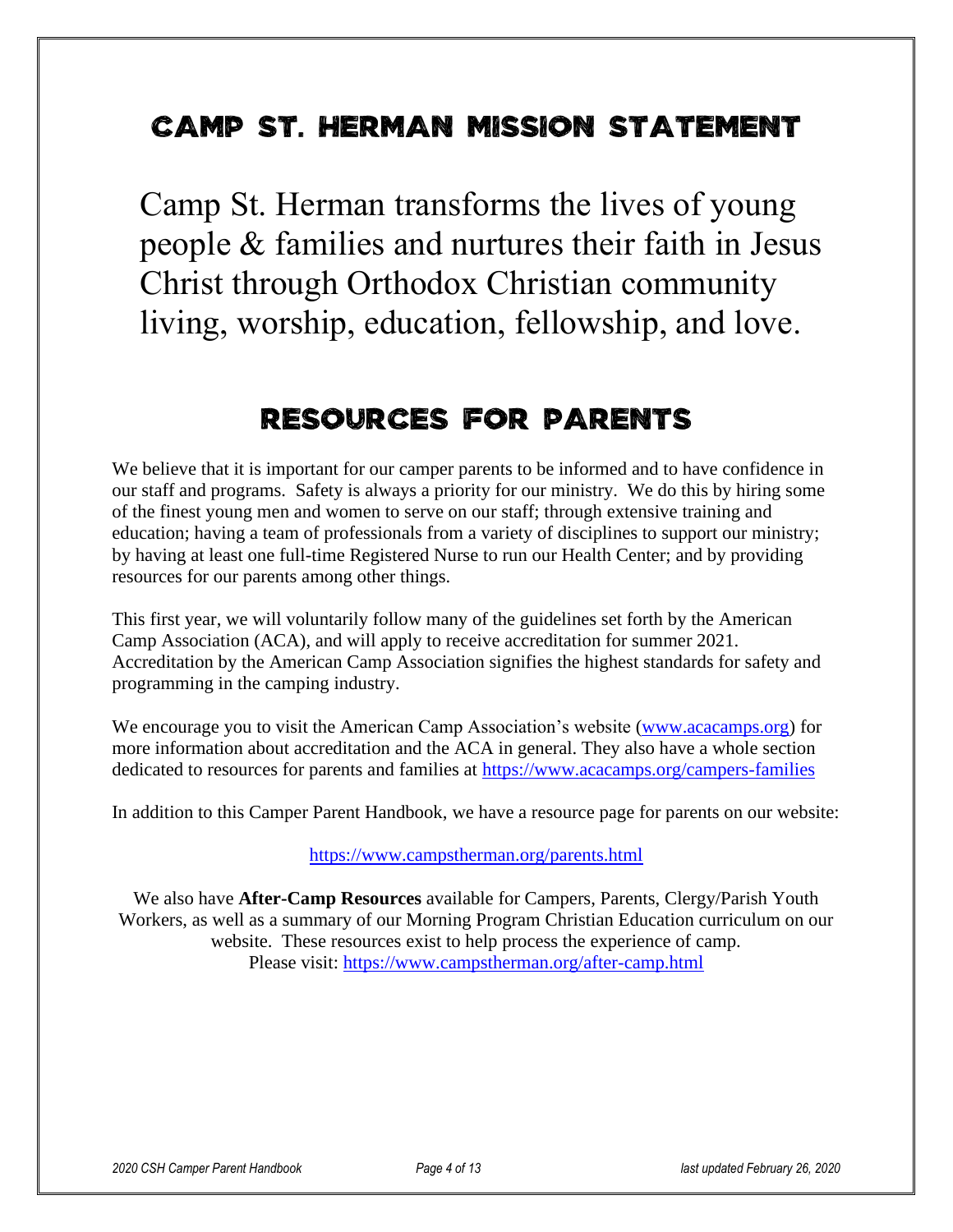## **Preparing Your Camper for Camp Life**

The camp experience is like other important experiences in life: the better one is prepared, the more one gets out of the experience. This section covers all of the key areas that require attention before your camper leaves home. One of the first things to do, especially with new campers (but returning campers need reminders, too!) is to talk with your camper(s) about what they can expect. Below are a few things you should review with your campers to help ease their transition to camp life.

#### **A Typical Day at Camp**

Each session is filled with activities that allow young people to experience a holistic Orthodox Christian lifestyle. Campers experience an average day with cabin wake-up around 7 AM, followed by Matins and breakfast, where as at all meals, we begin and end with community prayer. Songs and playful chants are often heard at mealtimes that help create an atmosphere of love and fellowship. Divided into groups of two or three cabins, the morning program consists of two onehour sessions, filled with Christian Education classes and other activities such as lives of the saints and chanting.

Lunch is attended by all staff and campers to refuel for an afternoon of sports and fun. All campers choose two or three activities in the afternoon: Arts and Crafts, swimming, soccer, volleyball, basketball, canoeing, just to name a few. The campers get a snack from the Gimme Shop (included in the camper tuition) in the mid-afternoon.

After the afternoon activities, the campers return to their cabins for a quick rest and quiet or social time within the cabin. Evening commences with Vespers where camper/staff participation is not only encouraged but gracefully served, followed by dinner in the Dining Hall.

Each evening we have a campwide program where the campers are entertained and involved in a wide variety of programs such as serenade night, skit/talent night, scavenger hunt, and more. Following evening program, cabin time allows for unwinding and unanswered questions for individual cabins. Contemporary moral issues may be addressed in older cabins while younger cabins are getting needed rest.

#### **Camp Life**

Nearly everything about life at camp is different than life at home. Preparing your camper with as much information as possible will be helpful to their adjustment. While giving them a positive preview of their coming experience, let them know that life will be different, and that you want them to gain many new experiences while away. Some of the areas to prepare them for include the following:

#### Living Arrangements

Campers typically live with twelve to fourteen fellow campers and their counselor in shared quarters. Each cabin has 7 or 8 bunk beds and attached bathrooms with showers. Campers are grouped according to age and gender. **We are unable to accept roommate requests**. One of the best aspects of the camp experience is learning to adjust to group living, making new friends, and getting along as part of a team.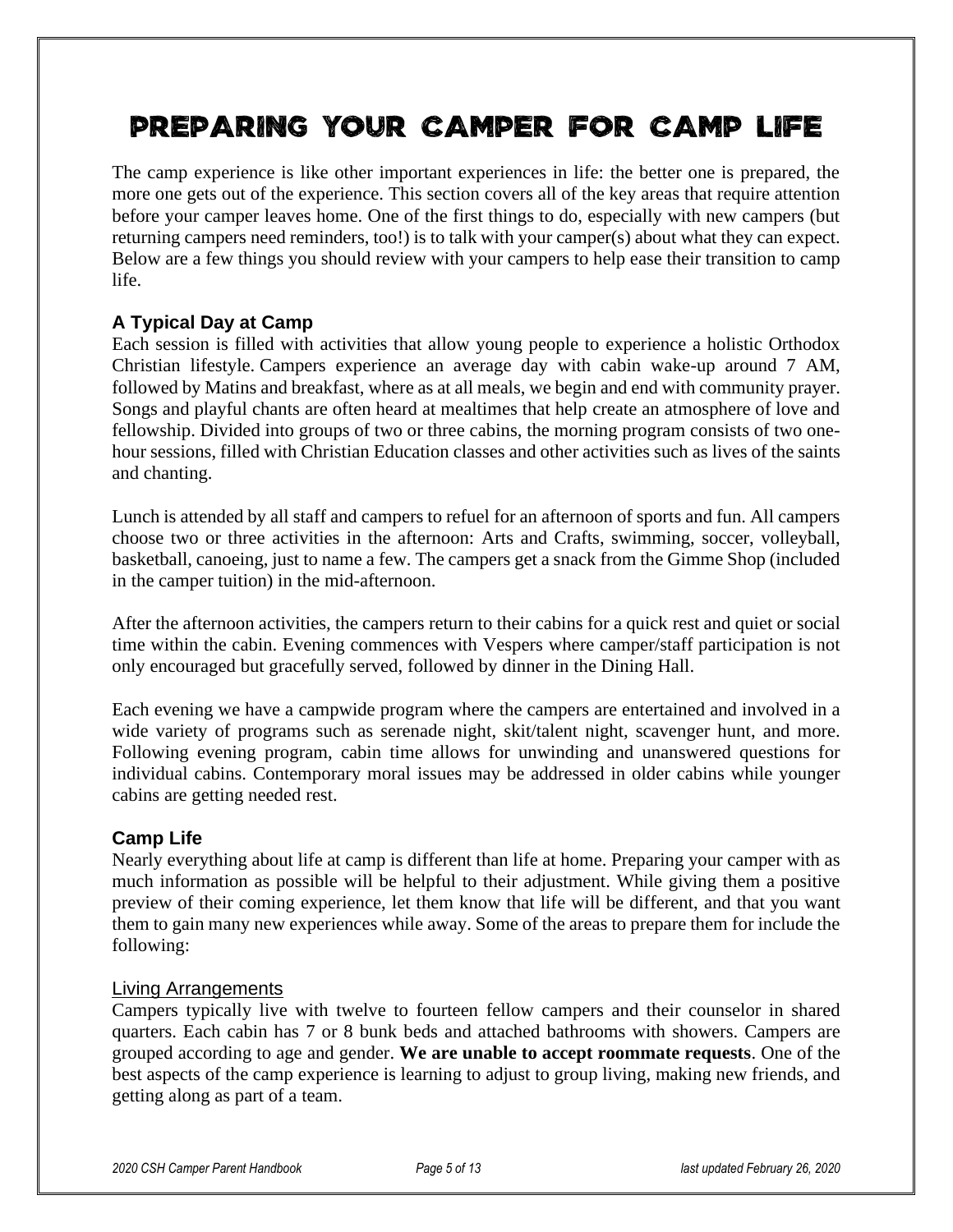#### Meals

Breakfast, lunch, and dinner are eaten together as a cabin and part of the greater community in our Dining Hall. Rest assured, our menu is both nutritious and attempts to meet the variety of tastes of the campers. Many items will be to your child's liking, some items served may be things your child may never have tried before, while other items may be things they dislike. Please help your camper by relaying your expectation that they will try new things and eat what is served. If for medical reasons there are dietary restrictions or food allergies for your camper, please notify the camp in writing with your camper's Medical History form no later than July 1, so that the Camp Nurse and Kitchen Staff may properly prepare for your camper's arrival.

For a camper with food allergies, the FARE Food Allergy and Anaphylaxis Emergency Care Plan must be completed and signed by both parent/guardian and physician and submitted along with all required healthcare information forms by July 1. This form may be found at <https://www.campstherman.org/camper.html> .

#### Fasting

As an Orthodox Christian camp, we adhere to the tenets of the Orthodox Christian Faith, and therefore, on prescribed days we follow the fast of the Church in a very simple and humble attempt. Our fasting practice here at Camp St. Herman is to refrain from meats on fasting days. While we recognize that families follow different fasting practices, here at CSH we feel this is a reasonable expectation of all campers and staff to aid us in our spiritual growth. We encourage you as parents to speak with your children about fasting so it is not a surprise while at camp.

#### Camp Activities

Life at camp takes full advantage of our outdoor setting. Activities include field sports, swimming, canoeing, and more. Rainy days are a frequent occurrence, so rain gear is a must.

#### **Conduct**

All campers are expected to act in ways appropriate to an Orthodox Christian setting. While all disciplinary action will be taken to attempt resolution on site, the Camp Director reserves the right to dismiss campers for gross violations of camp rules. Parents will be responsible for arranging and covering costs for their child's early departure.

#### Independence

Last but not least, one of the major adjustments campers experience is being independent from parents, with typically no contact during the camping session. This can be one of the most positive experiences they can have at camp and one which can be invaluable in the process of growing up. Be aware that as a parent, you may need to prepare for this as much—if not more—than your camper!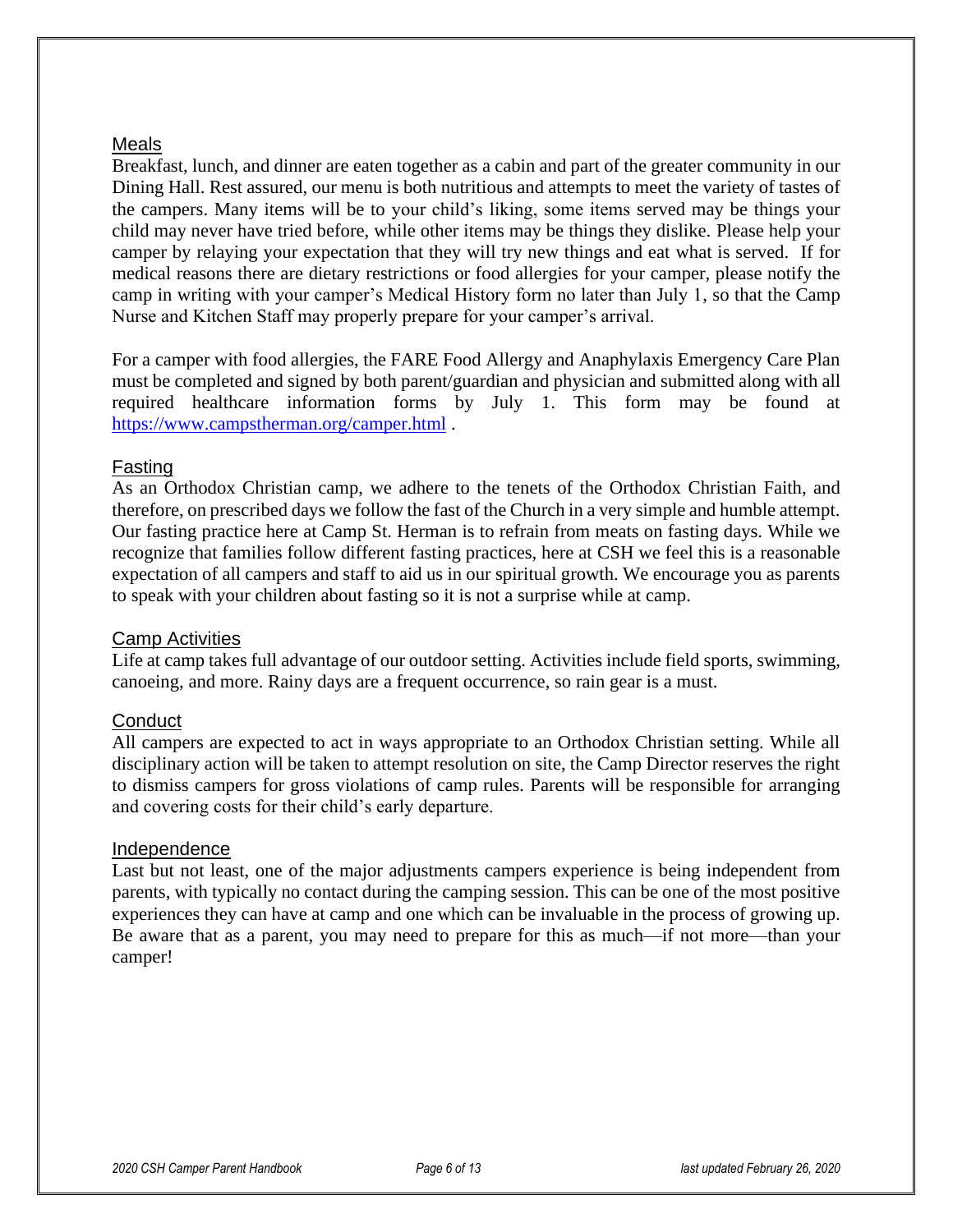# **Arrangements to Make Before Camp**

#### **Fees**

Balance of all payments is due by July 1, or the camper's spot may be offered to those on the waitlist. Special payment arrangements can be made by emailing us at [info@campstherman.org](mailto:info@campstherman.org) and are subject to approval by the Camp Director, but such requests must be received prior to the July 1 deadline. All balances will be billed to the camper's parents, regardless of any parish subsidies, so parents are encouraged to ensure that all parish subsidies are paid before the July 1 deadline to avoid losing their camper's spot in the session. Checks should be made payable to *"NER Missions Council"* and earmarked with the camper's name(s). Payments may also be made using a credit card on our website at [https://www.campstherman.org/payment.html.](https://www.campstherman.org/payment.html)

#### **Financial Assistance Information**

Camp St. Herman is committed to ensure a young person is not denied the opportunity to attend camp due to financial concerns. Please contact your parish priest first to see what scholarships are available through your parish or diocese. You may also request additional scholarship assistance using our Financial Assistance Request Form (available on our website at [https://www.campstherman.org/camper.html\)](https://www.campstherman.org/camper.html). Please feel free to contact us with any questions or concerns at [info@campstherman.org.](mailto:info@campstherman.org) All financial assistance requests are confidential, and awards are only given on the basis of financial need.

#### **Cancellation and Refund Policy**

We appreciate prompt notification in the event of cancellation. Cancellations before July 1 will receive a full refund less the deposit. After June 1, refunds of tuition payments may be requested in writing and will only be granted if a replacement for the open spot is found, except in cases of family emergency (not family choice). The deposit is non-refundable and non-transferable.

#### **Health Care**

Your camper's health and safety are our #1 priority. To adequately serve our campers, our health care staff needs enough time to prepare for their arrival. Therefore, all healthcare information including completion of the Health History and Medical Examination form, and, if applicable, the completed and parent/guardian and physician signed FARE Food Allergy and Anaphylaxis Emergency Care Plan form are due by July 1. If you are unable to meet this July 1 deadline, please contact us at  $info@campsherman.org$ .

Both of these forms are available on our website at<https://www.campstherman.org/camper.html>

Our Camp Nurse reviews all medical forms in advance. Forms are occasionally lost in transit when being sent, so please make a copy of the completed form before mailing it to the Camp Office. If your child has any medical issues or conditions requiring special accommodations at camp, please contact us as soon as possible. Please do not allow embarrassment to prevent us from providing adequate care for your child in your absence. The form is confidential and the information is only available to the Executive Director, Camp Director, and the Medical Staff.

A medical professional is in residence during the camping season to take care of any health care needs. Upon your camper's arrival, he/she will meet with the Camp Nurse at check-in to review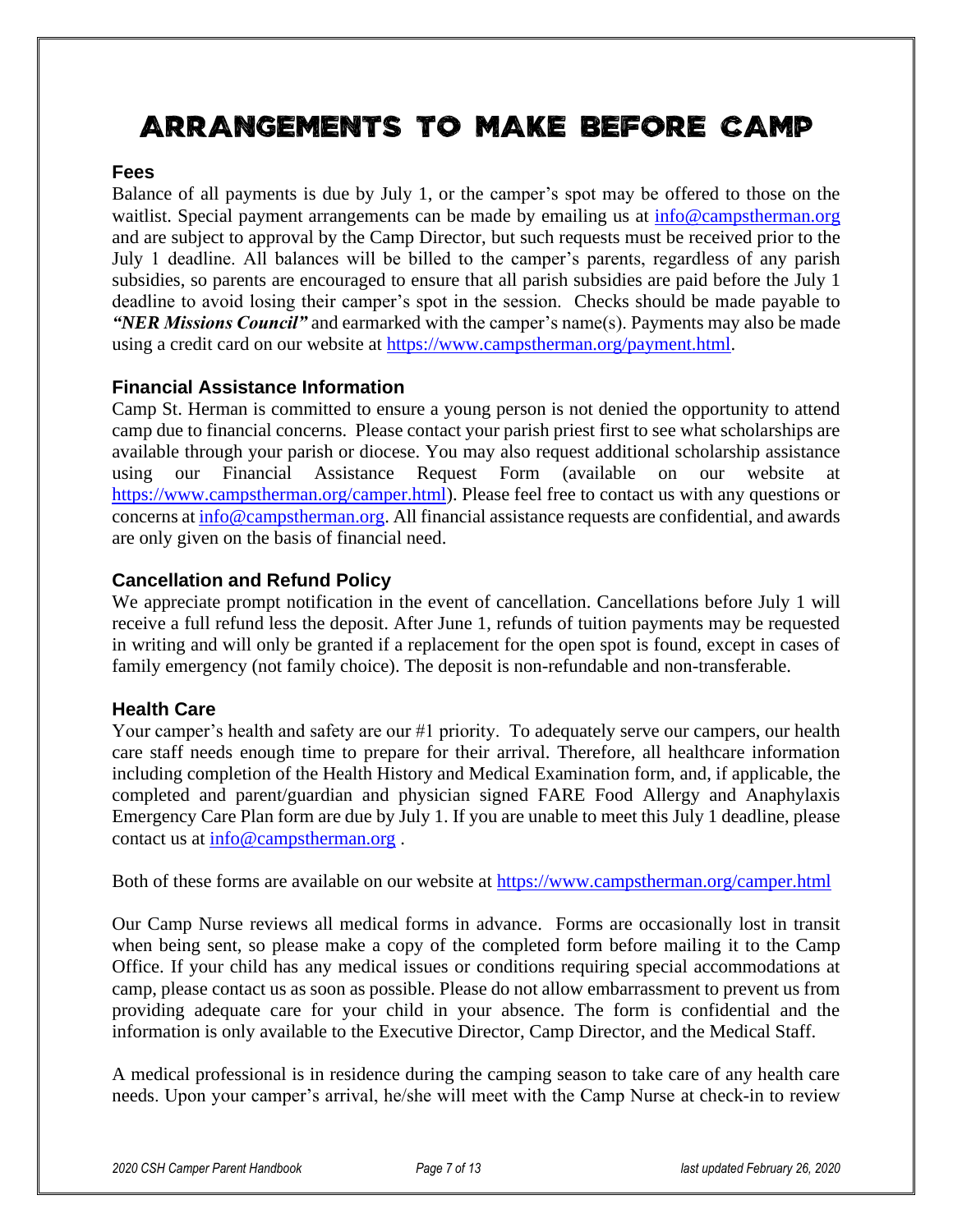any medical concerns. All medication (prescription and over the counter) will be collected upon arrival at camp, so please pack them in an accessible location. **Prescription medication must be brought in the original prescription container with the original pharmacy label.**

#### **Health Insurance**

All campers should be covered by their family policy. While the Camp St. Herman will act as guarantor, any costs incurred by the Camp in providing required treatment for doctor's appointments, prescriptions, etc., will be billed to the camper's parents or guardian.

#### **Travel Information**

Camp is held at the St. Methodios Faith & Heritage Center (329 Camp Merrimac Road, Contoocook, NH 03229). Parents are responsible for providing transportation for your child to and from camp. Arrival and Departure times are:

**Arrival Check-in:** Sunday, August 9, 2020 between 3:00 pm and 5:00 pm **Departure Pick-up:** Saturday, August 15, 2020 between 12:00 noon and 1:00 pm

#### **Photos/Videos**

Photos will be taken daily and posted online linked from the camp website. This keeps parents and friends back home informed of the daily activities at camp. Only participants' first names (not last names) will be used on the website. More details on how to access these photos will be announced as we get closer to the camp session.

Throughout your child's stay at Camp St. Herman, staff members will be videotaping footage which will be included in a Camp Video which will be primarily for the participants as a memento of their experience. However, video footage will also be used for purposes of promoting Camp St. Herman and its programs.

#### **Media Consent**

Parents must sign a Media Consent Form granting or denying permission for their child's picture and video to be taken for the camp photos and videos and promotional materials for the camp. This form is part of the online camper registration process, where you may read it and grant or deny permission for us to photograph and/or videotape your camper(s).

#### **Sending a First-Time Camper**

If this is your child's first trip away for camp, your preparation in advance will go a long way toward helping them have a great experience and minimize the effects of homesickness. We have set up a Parents' Resource page on our website at<https://www.campstherman.org/parents.html> with valuable information to assist you through the process of having your child(ren) attend camp. Please be sure to read "Preventing Homesickness" which may be downloaded from the parent resource page. This article was written by Fr. Michael Nasser, former Camp Director at Antiochian Village (1997-2006) and long-time leader in Youth Ministry. We hope you will read the article and use the suggestions given to best prepare you and your child for their stay away from home.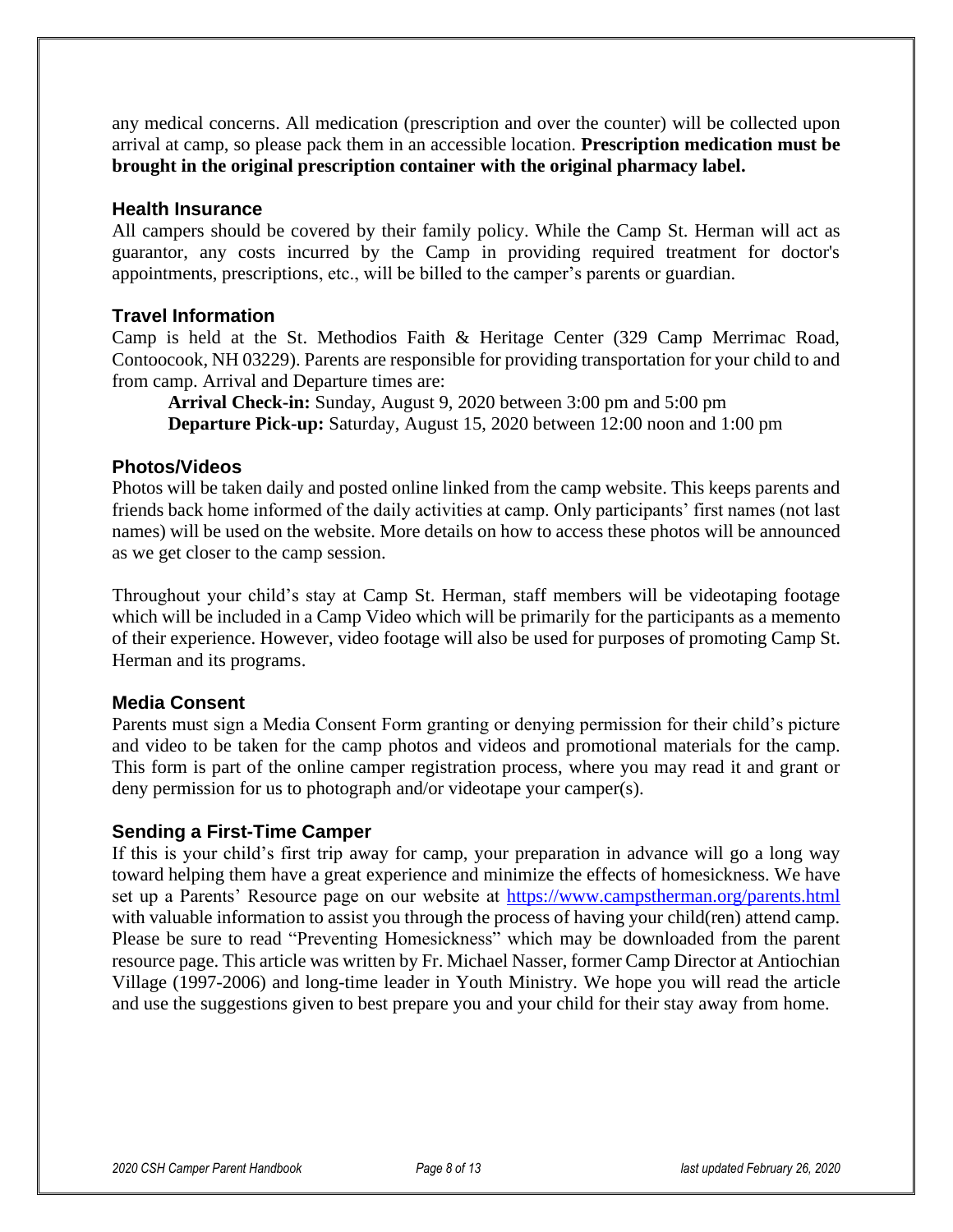## **Packing for Camp**

#### **Snacks and Care Packages**

Please do not include snacks or food items of any type in care packages. Snacks and food items can contain allergens that could cause a serious reaction in a fellow camper. We appreciate your understanding in helping us to provide a safe environment for all campers. In addition to full meals three times a day, campers receive an afternoon snack during evening program. The cost of these snacks is included in the camper fee. At camp, packages with food are simply an invitation for rodents and ants to come to a scrumptious dinner. Treats from home also often lead to stomachaches and improper nutrition, and complicate relationships between campers with treats and those without. Please note that any food received will be shared immediately and must be nutfree, and/or produced in a factory that does **not** contain nuts.

#### **Christian Modesty**

While camping is of its nature informal, Christian modesty should be your guiding principle when packing for your child's time at camp. Excessively revealing clothing should not be packed as inappropriate clothing will not be permitted to be worn. Inappropriate clothing includes, but is not limited to: crop tops (including racer-razor backs), low-cut fronts, skin tight clothing, half shirts, two-piece bathing suits (or one-piece suits with cutouts), tank tops with less than two finger-width straps, tank tops that show your entire side, shorts cut shorter than a few inches above the knee, low-cut waistlines, clothing bearing inappropriate logos, sayings or advertising, and tank-top undershirts.

We ask that all attire be a sign of respect for one's own self and everyone else in the community.

Because of our outdoor setting with uneven terrain, tree roots, etc, backless shoes (flip-flops, etc.), peep toe shoes (most sandals), and high heels are not safe and should not be packed and are not permitted to be worn at camp. Athletic shoes **must** be worn during Afternoon Program.

Rain is a frequent occurrence so proper rain gear is required so that programs can continue in spite of light rain. As in most of the continental US, mosquitoes in the area may be carriers of West Nile Virus, so we therefore recommend long sleeve t-shirts or other long sleeve shirts during sunset hours when mosquitoes are most active.

Dress for church services are casual and include knee-length skirts, dresses and/or long pants for girls and long pants for boys. Shoulders must be covered and tank tops are not permitted.

We do not recommend bringing expensive or name-brand clothing items to camp. *Each article of clothing and all gear must be clearly labeled for identification*. Please write name or initials on all clothing and belongings. Cabin storage space is limited, so each camper should bring no more than two pieces of luggage: one suitcase/duffle bag and one carry-on size, either a small bag or backpack. All items left behind will be given to local charities.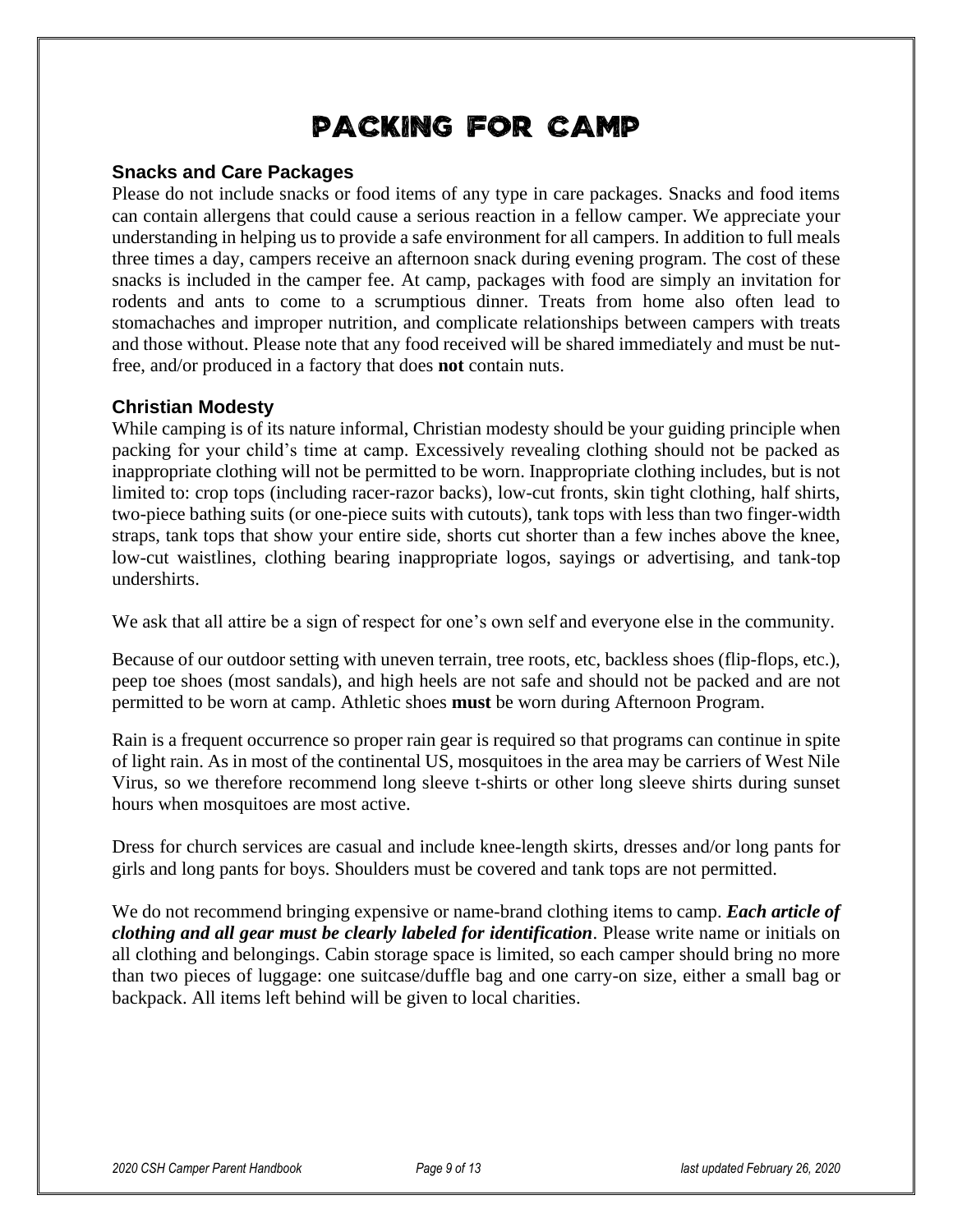#### **Camper Packing List**

- $\triangleright$  Changes of clothing for at least 6 days, with all items marked in indelible ink or tags
- ➢ Basic summer-wear (underwear, socks, t-shirts, shorts)
	- o *Be mindful of the length of shorts.*
	- o *Let's keep ourselves covered and our focus on Christ in each other!*
- $\triangleright$  Long pants for church services each day (jeans or sweats are OK)
- ➢ Nice outfit and shoes for Divine Liturgy (scheduled for Saturday, August 15).
	- o Guys: collar shirt and pants
	- o Girls: a dress that covers your knees and shoulders
	- o We love dressing up for Liturgy together! But it's also fine to wear casual clothes.
	- o Remember no heels!
- ➢ Long sleeve t-shirts or other long sleeve shirts (mosquito protection)
- $\triangleright$  Sturdy tennis/athletic shoes
- ➢ Closed-toed shoes/sandals *Sticks, dirt, rocks and hills make closed-toed shoes necessary to keep our feet safe.*
- ➢ Shower shoes *The only time flip-flops are an excellent idea*
- $\triangleright$  Modest swimsuit (no two-piece suits or one-piece with cut-outs permitted)
- ➢ Sweater, sweatshirt, or lightweight jacket *it can get cool at night!*
- ➢ Waterproof raincoat or poncho
- $\triangleright$  Sleeping bag, sheet (twin-size) and pillow or (twin-size) set of sheets, blanket and pillow
- ➢ Laundry Bag, marked with camper's name
- ➢ Two towels, washcloth (one towel for showering, one towel for waterfront)
- ➢ Insect Repellant (non-aerosol, 10% max DEET for children 12 and under, 30% max for 13 and up)
- ➢ Sunscreen
- ➢ Toiletries, including: Comb/brush, toothbrush, toothpaste, soap, shampoo, deodorant (non-aerosol), feminine products
- ➢ Flashlight
- ➢ *Great optional items:* Bible, camera (marked with name), journal, reusable water bottle, travel games (non-electronic), cards, red prayer book
- $\triangleright$  Any medicine you take can be given to the nurse at check in

#### **PLEASE LEAVE AT HOME...** (*any of these items will be confiscated upon arrival to camp*)

- ➢ Food
- ➢ All electronics (iPods, cell phones, electronic games, iPads/tablets, etc.)
	- o Take this amazing opportunity to be present where you, disconnecting from screens and connecting with the beautiful people around you.
	- o You will turn in your phone at check in upon arrival as well
- ➢ Jewelry and other valuables, including sports equipment
- ➢ All alcohol and tobacco products (including Juuls, e-cigs, dab pens, etc.)
- ➢ Immodest apparel
- ➢ Dangerous implements, i.e. knives, axes, fireworks, etc.
- $\triangleright$  Any illegal substances (campers found with any will be sent home immediately)
- ➢ Pets
- ➢ Any aerosol products (hairspray, deodorant, insect repellent, etc.)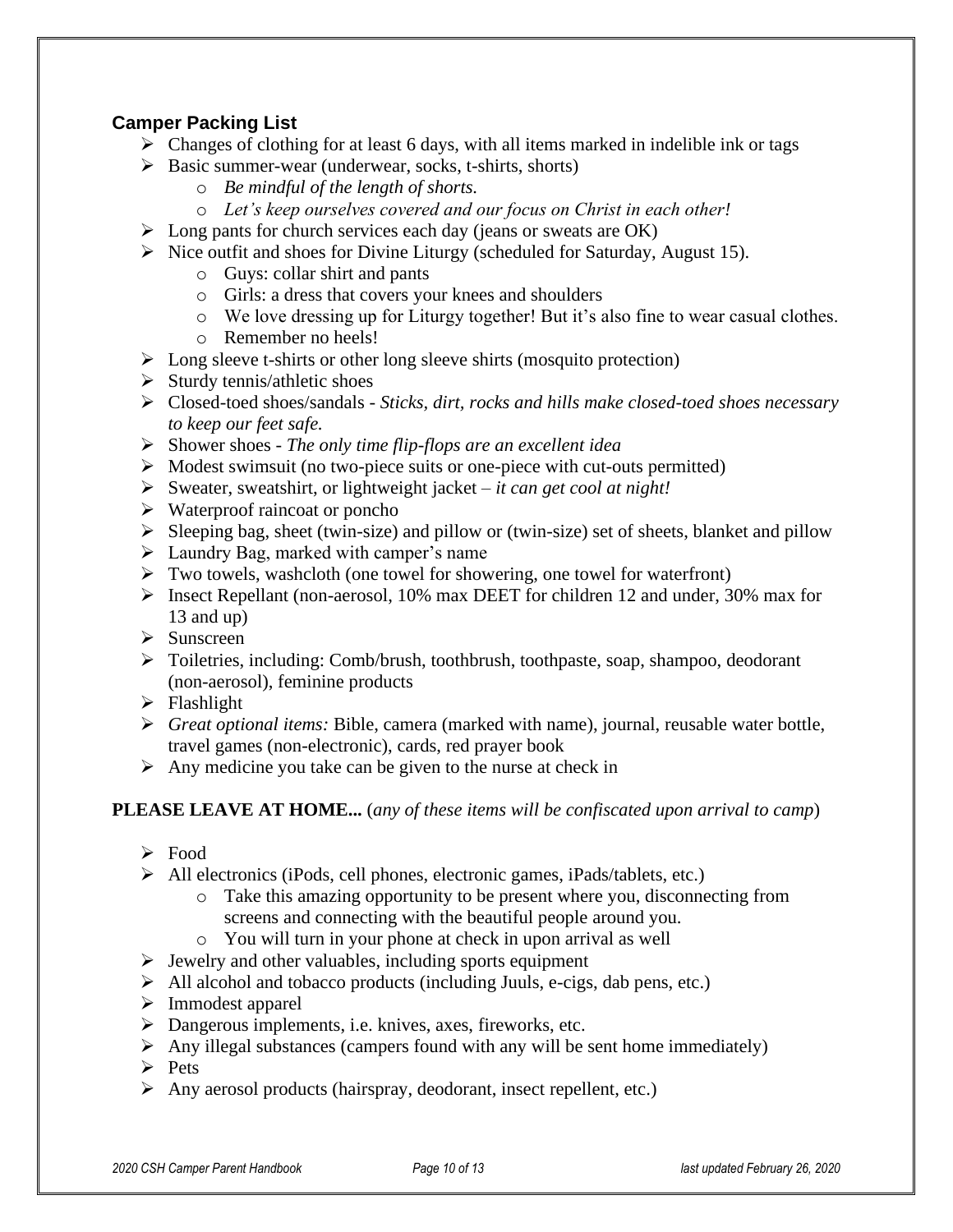#### **Laundry**

Campers will not have their laundry down while at camp, so campers will need to pack enough clothes for the entire week.

#### **Spending Money**

There is no need to bring any spending money to camp. All activities during the session are included in the registration fee. We plan to have a small bookstore setup at check-in and pick-up where we will be sell some souvenir items (shirts, icons, etc). But this is only during times when parents are present, so there is no need for campers to have any money during camp.

#### **Lost/Stolen Items**

Camp St. Herman is not responsible for lost or stolen items at camp. All personal belongings are the responsibility of the owner. All unclaimed items will be donated to a local charity or thrown away.

### **During the Camping Session**

#### **Relax!**

While your child is at camp, take advantage and enjoy the (temporary) quiet! If you miss your kids, write a letter or two (campers love getting mail!) or go to our website to get information about sending emails to your camper. Relax, knowing your children are in good hands.

#### **Visitation Policy**

Please feel free to meet our staff and tour the camp facilities on check-in day. However, because campers often become homesick when they see a parent or family member (even parents of other campers), we ask that there be no other visitors to camp during the regular camping session.

For parents who want a more thorough experience of the Camp St. Herman, we encourage you to attend our Family Camp weekend, October 2-4, 2020, where you may experience camp life as an entire family.

#### **Contact with your child**

The active camp schedule prevents regular contact with your camper. Receiving or placing phone calls during the session disrupts the program and often makes homesickness worse, so we do not allow them except for emergency circumstances at the discretion of the Camp Director. Therefore, you will probably not hear from the camp or your camper during the session, and remember, "no news is good news!" If your camper suffers serious injury or illness, you will be promptly notified. This includes any issue requiring off-camp health services or an illness in which a fever lasts for more than 24 hours.

We know it can be hard to "let go," not knowing what your child is doing during their stay. To give you a non-invasive "peek" in on them, parents and others are invited to check the camp website for daily updates during the camping session at [www.campstherman.org.](http://www.campstherman.org/) On our website, you can find pictures of campers in action with accompanying narration to fill you in on the day's events. Please understand that these photos merely give you a snapshot of the day.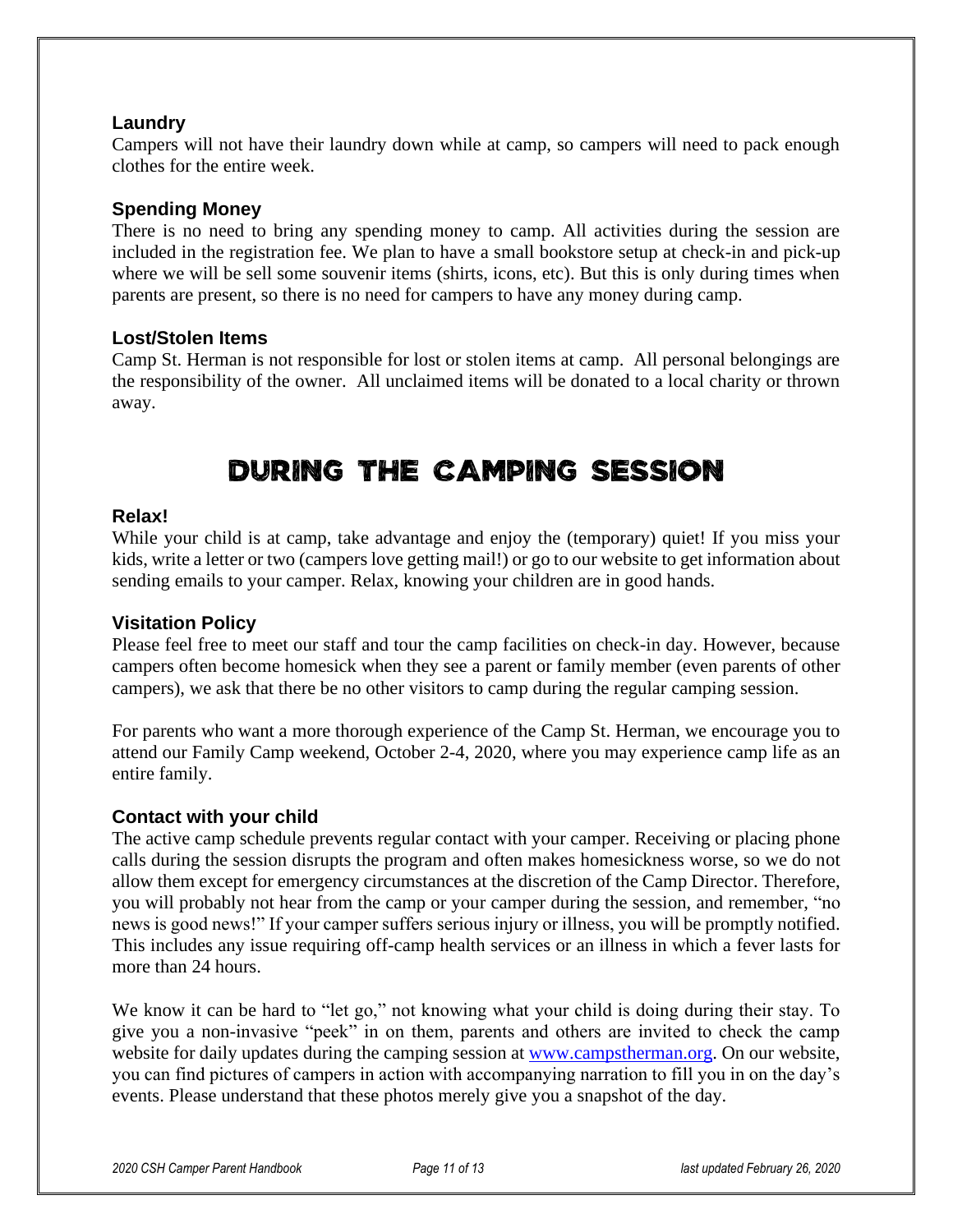Should an emergency requiring communication with your child arise, please call our Executive Director Khalil Samara at 617-470-0546; or call the St. Methodios Center Office at 603-746-4400.

We encourage letter writing both to and from camp, with mail being delivered daily (except for Sundays and national holidays). Sending a letter before your child leaves home is a good idea, as the mail will be waiting for your child on their first full day at camp. Ask questions about camp, but avoid telling your child how much you miss them or problems that may exist at home, as this may spark homesickness. Short declarations of love such as, "We're so proud of you," or "We love you," or "See you real soon!" are just what your child will want to hear.

### **After Camp Resources**

We have put together After Camp Resources for campers, parents/guardians, parish clergy, youth workers, and anybody in a camper's life to help process the experience at camp. These resources include suggestions for how to talk with each other to best process and reflect upon the camp experience, and a summary of the Christian Education curriculum which the campers learn during Morning Program. Please visit<https://www.campstherman.org/after-camp.html> for links to these resources.

### **Getting Your Camper to and from Camp**

#### **Driving Your Camper to Camp**

Camp will begin on **Sunday**, August 9, 2020, and check-in will be between 2:00 pm and 4:00 pm. Arrivals at any other time must be approved in advance by the Camp Director. Parents and guardians are welcome to stay and visit the camp grounds until 4:00 PM.

Registration will take place in the Recreation Hall across from the St. George Chapel. The process will include being introduced to your camper's counselor, meeting the nurse to discuss any health issues and/or turning over all medications which will be dispensed from the Health Center. Please park in the lower parking lot (on your left before the Chapel). After checking-in, our staff will help take your camper's luggage and get you settled into his/her cabin.

#### **Driving Your Camper Home from Camp**

Camp ends on **Saturday** at noon and all campers must be picked up between 12:00 noon and 1:00 pm. Any departures outside of this time frame must be approved in advance by the Camp Director.

#### **Driving Directions**

Camp St. Herman takes place at the St. Methodios Faith & Heritage Center located at 329 Camp Merrimac Road, Contoocook, NH 03229. [Click here to get driving directions.](https://goo.gl/maps/AHLghefLuXGjpUSx9)

#### **Campers Driving to Camp**

If a camper is driving themselves to camp they must turn in their keys to the camp office upon arrival to Camp St. Herman.